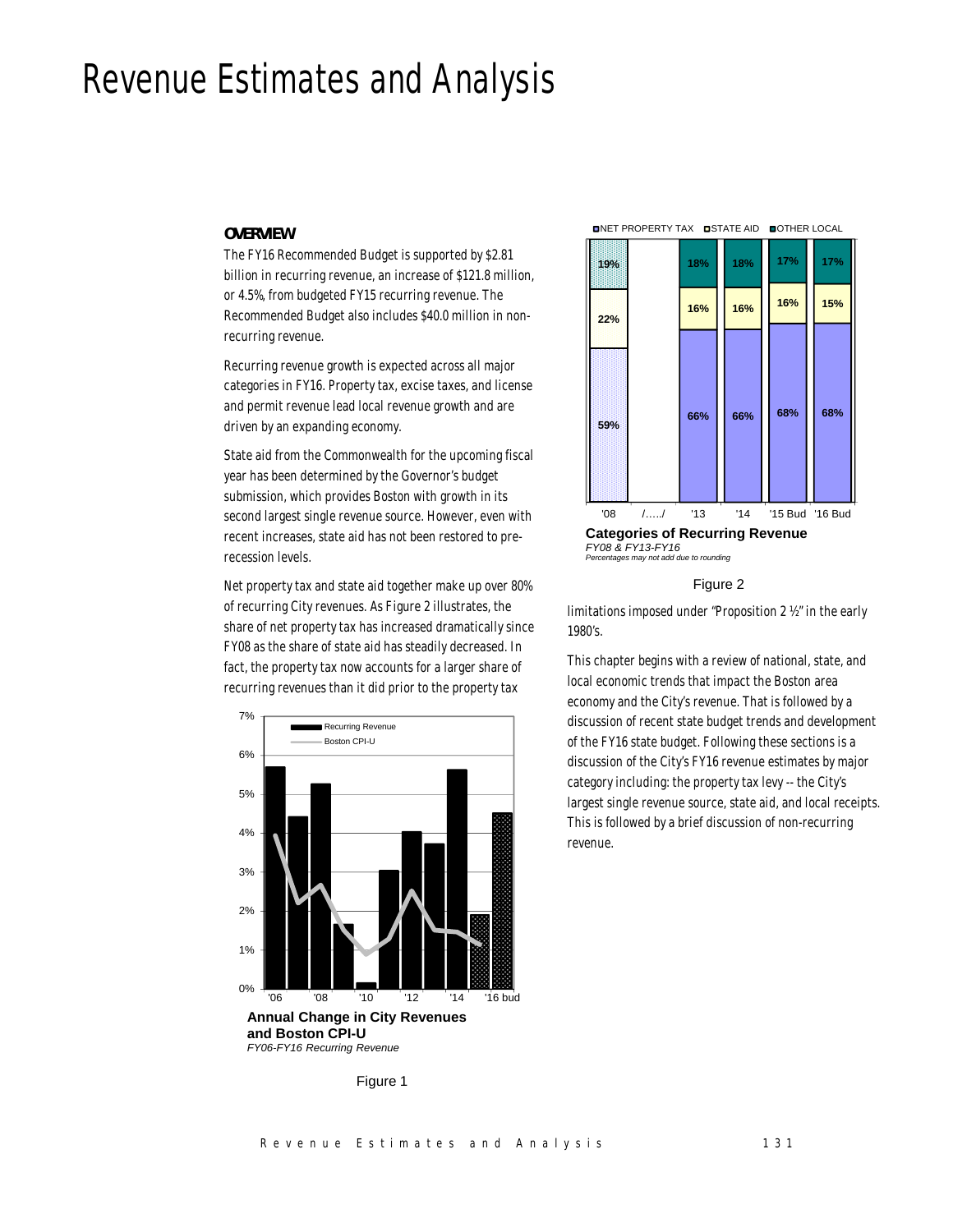## *THE NATIONAL ECONOMY*

A city can control only so much of its economic condition in the near term. And a city's economic condition can positively or negatively affect its ability to raise revenue. As such, the state and national economies are of great importance to the City's well-being. The nation's economic recovery is gaining momentum from a deep recession that officially ended almost six years ago in June 2009.

Since the recession, the U.S. economy has grown in fits and starts since June 2009 as evidenced by GDP growth (Figure 3). Accommodative monetary policy and extended unemployment insurance have back-stopped any slide back into recession. But recently, the housing sector has gained steam and other economic variables seem to be stabilizing and beginning to grow.

Overall economic value as measured by real Gross Domestic Product (GDP) has been positive, but has been relatively slow growth. For all but two of the twenty-four quarters after the recession's official end in the second quarter of 2009 through the second quarter of 2015, real GDP has been positive but only averaging 0.5% (Figure 3). The Federal Reserve reaffirmed estimates of moderate economic growth, with real GDP forecast to grow between 2.1% to 3.1% for the calendar year 2015 and 2.2% to 3.0% for 2016.

The seasonally adjusted unemployment rate in the U.S. has been steadily decreasing since the end of the recession to a low of 5.3% in June 2015 (Figure 4). According to Federal Reserve estimates, the



**Real Gross Domestic Product Growth** (Chained 2009 dollars) *2008Q2-2015Q2 & NBER dated recession*







unemployment rate is expected to continue improving, falling to a range of 4.8% to 5.3% in calendar year 2015, and further to a range of 4.5% to 5.2% in 2016.

Inflation has been well below the Federal Reserve's target of 2%. The U.S. consumer price index for all urban consumers (CPI-U) was nearly unchanged from June 2014 to June 2015, increasing by just 0.1%. Since the rate of inflation for all items less food and energy was 1.8% over the same period, the low rate of inflation can be attributed to reduced energy costs. The Federal Reserve projects that inflation will remain subdued over the course of 2015 and 2016, reaching annual maximums of 1.5% and 2.4%, respectively.

Given the improvements in the labor market and low inflation expectations, the Federal Reserve has stated that it will maintain an aggressive growth posture of low interest rates and asset purchases in the short run, but is closely monitoring economic conditions for the appropriate time to increase the target range for the federal funds rate. The Federal Funds target rate has been set between 0% and .25% since December 16, 2008, following 10 reductions totaling 500 basis points beginning in June 2007 (Figure 5).

## *THE STATE AND CITY ECONOMIES*

During the period of 2004 to 2014, Massachusetts' annualized growth rate of 1.4% (Figure 6) in real Gross Domestic Product (GDP) by state, ranked  $20<sup>th</sup>$  out of all 50

Figure 3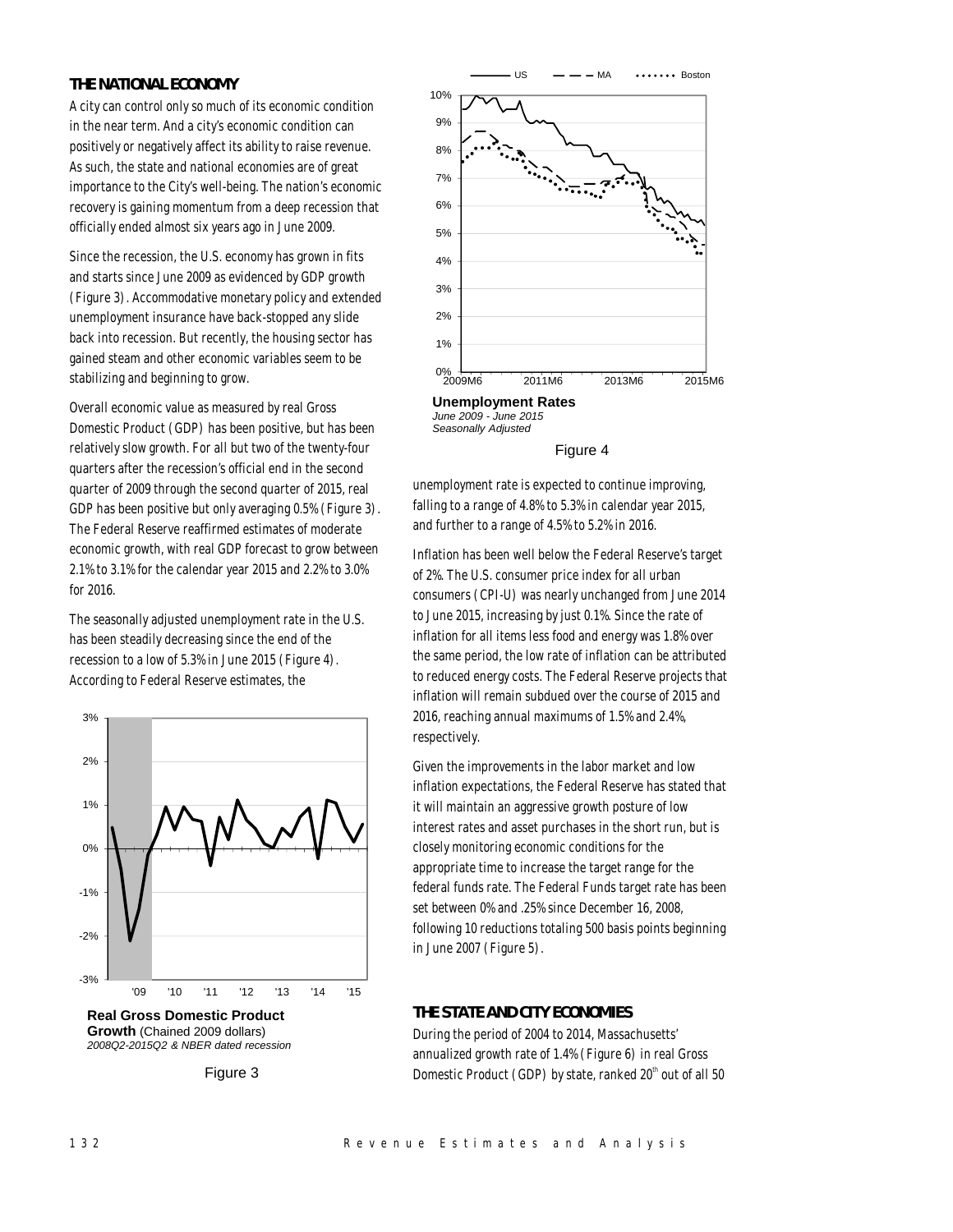

states and DC and tied the nation as a whole, according to the Bureau of Economic Analysis (BEA). The state's ranking has since risen to  $15<sup>th</sup>$  in 2014, with 2.3% annualized growth over 2013. Despite its average growth rate in terms of overall GDP since 2002, the state does remain one of the richest in terms of its GDP per capita --  $$63,005$  in 2014 – seventh in the nation and 127% of the national average.

The unemployment rate had been decreasing for both the State and City, with the exception of a brief period of



increase during 2013. The rate in Massachusetts has since fallen to 4.9% as of February 2015 (Figure 4), which is still higher than the 2.6% seen in the year 2000; however, this is due to growth in the labor force. The state and local economies have regained all jobs lost during the recent recessions and have reached peaks. The employment outlook is expected to improve slowly during the coming fiscal year with the Massachusetts Department of Revenue (DOR) projecting a state unemployment rate ranging from 4.9% to 5.7% in FY16 in a January 2015 forecast. The City of Boston's unemployment rate has steadily fallen to 4.5% as of February 2015 (not seasonally adjusted).

Massachusetts wage and salary income in the first quarter of 2015 rose 4.7% over the same quarter 2014, continuing a trend of 17 positive year-over-year quarterly growth rates since first quarter 2010. Earnings growth by industry grouping over the period of the first quarter in 2014 to 2015 was strongest in "Arts, Entertainment, and Recreation" and "Utilities", while "Manufacturing" and "Management of companies and enterprises" showed the weakest growth during the same period.

Massachusetts' seasonally adjusted total personal income rose by 4.3% from the first quarter of 2015 compared to the same quarter 2014,  $23<sup>rd</sup>$  out of the 50 states and DC in terms of growth and just below the national average of 4.4%.

(See Boston's People & Economy section of Volume I for more detail on Boston's population and labor force trends)

## *THE COMMONWEALTH BUDGET*

State aid to the City represents its second largest single source of general fund revenue. The State also provides many grants that support city programs and expenditures. Often, changes to law or policy recommendations that affect City expenditures and revenue generating capacity occur within or alongside budget language. As a result, the state budget is of great interest to the City.

## Recent State Budget History

The State has faced several very difficult years of structural budget imbalance and is facing more difficult years ahead despite recent revenue increases. The State has made use of its stabilization or "rainy day" fund in addition to reductions in expenditures and increases in revenue to deal with its structural imbalance. At the close of FY08, the stabilization fund balance was approximately \$2.1 billion. The State had drawn down the balance considerably by the close of FY10 to a low of about \$670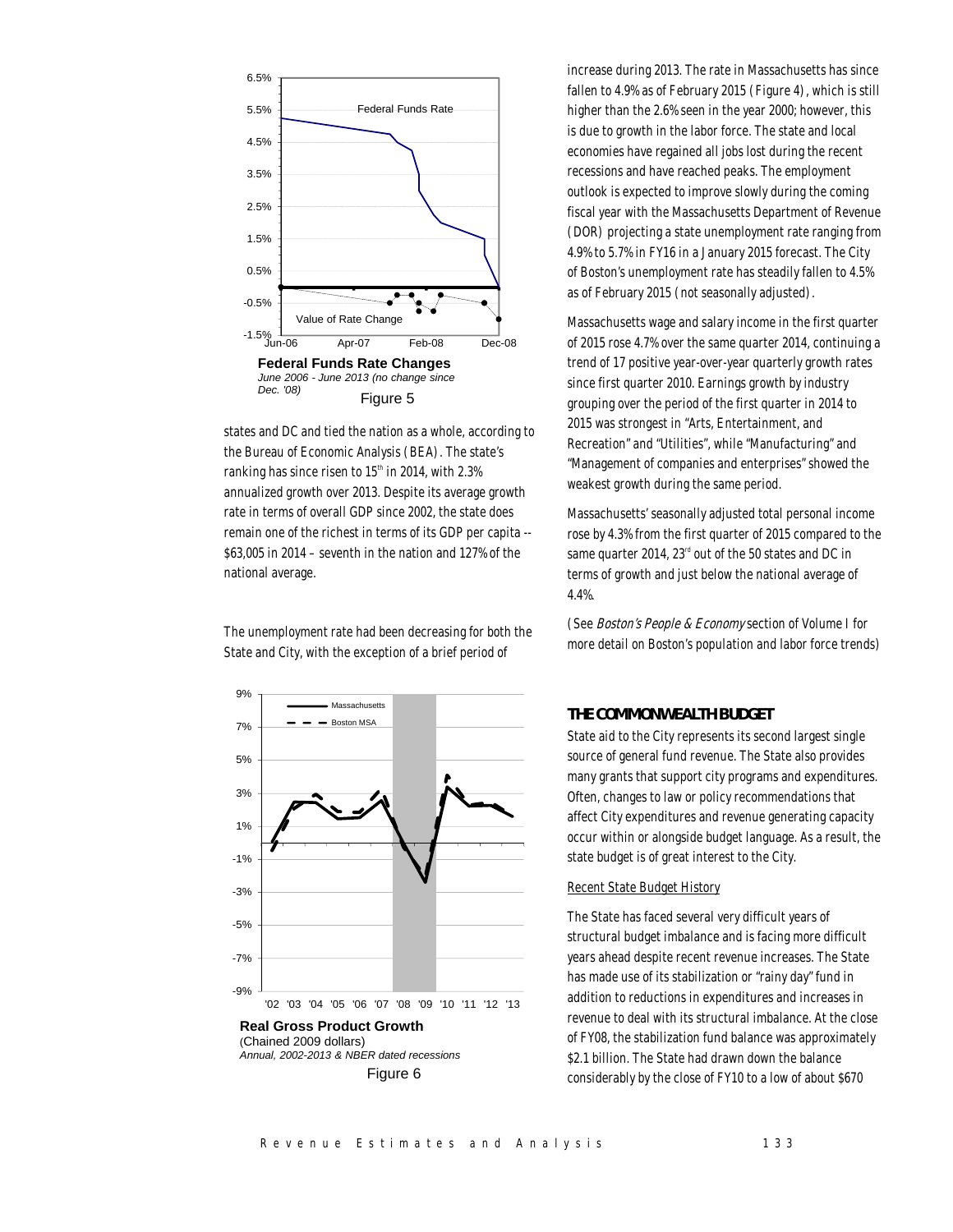million before revenues began to increase again in FY11. The fund has since increased and stood at about \$1.25 billion at the close of FY14. As of February 2015 the balance of the stabilization fund was \$1.13 billion.

## The FY16 State Budget

As of this writing the State is in the middle stage of development of its FY16 budget with only the Governor's budget having been submitted.

Unrestricted General Government Aid in the Governor's budget was increased by 3.6% and while education aid was increased, Boston would receive less funding than the prior year, due to the way the funds are applied through the aid formula.

The Massachusetts Taxpayers Foundation commented that the Governor's budget submission contained "remarkably few policy recommendations" with less than 50 outside sections. Given that this is the Governor's first budget since taking office in January 2015 and the administration has already had to address a significant shortfall in the current fiscal year, this is a transitional budget that seems to focus on short-term fixes to the state's structural budget gap while maintaining campaign promises of not increasing taxes or fees, drawing down the stabilization fund, or cutting local aid. (See State Local Aid in this chapter)

## *Changes to City Revenue Structure*

The economy and years of State Aid reductions have taken their toll on many municipalities. The consequences have been increased reliance on the property tax, new user fees, and reduced public services throughout the state.

Recognizing the threat to fiscal stability represented by these trends, the City has filed legislation over recent years to diversify and modernize its revenue structure and to secure and grow its tax base.

In FY10, after many years of legislative attempts, municipalities were granted their first new local option revenue stream since the hotel and jet fuel taxes of more than twenty years ago. The State offered for local adoption a meals tax at the rate of .75% in addition to the state tax as well as a 2 percentage point increase to the existing 4% local option room occupancy tax, both of which were adopted by the Boston City Council effective October 1, 2009.

The City has recently proposed closing a tax loophole on room occupancy that allows internet resellers to avoid tax on the increment between what they paid for a room night and what they sell it for, which would be a change to the

base of the state and local tax and would benefit the State and all municipalities that have adopted the local option room occupancy tax. It has also become a national issue since a room occupancy tax is common across states and localities.

As a matter of course, the City updates its fee and fine structure as needed for any increases necessary to cover the cost of providing services or deterring undesired behavior. The Fire Department will submit a comprehensive fee package to bring their fees closer to the cost of the services provided, which had last been done for the FY12 budget. Several other departments have expressed interest in reviewing existing fee structures by removing antiquated fees that no longer apply to the current services or adding new fees for new services that will be reviewed in the upcoming months.

## *REVENUE ESTIMATES*

## *The Property Tax*

The property tax levy has always been the City's largest and most dependable source of revenue. In FY15, the net property tax levy (levy less a reserve for abatements) totals \$1.832 billion, providing 68.5% of recurring revenue. In FY16, the net property tax levy is estimated to total \$1.916 billion and accounts for 68.6% of budgeted recurring revenues.

The increases in the gross property tax levy have been steady and consistent from FY85, under the allowable new growth provisions of "Proposition 2 ½", to FY14 ranging from a low of \$28 million to a high of \$94 million over the period. However, because of the increasing property tax levy base, the \$29.9 million increase in FY85 represented an 8.9% increase, while the \$94.4 million rise in FY14 represents only 5.3% growth. It is important for the financial health of the City that the property tax levy continues to grow, but efforts continue to reduce reliance on the property tax through increasing existing or establishing new local revenue sources as discussed in the previous section.

Proposition 2 ½ has been the overwhelming factor affecting the City's property tax levy since being passed in 1980. Proposition 2 ½ limits the property tax levy in a city or town to no more than 2.5% of the total fair cash value of all taxable real and personal property. It also limits the total property tax levy to no more than a 2.5% increase over the prior year's total levy with certain provisions for new construction. Finally, Proposition 2 ½ provides for local overrides of the levy limit and a local option to exclude certain debt from the limit by referendum. The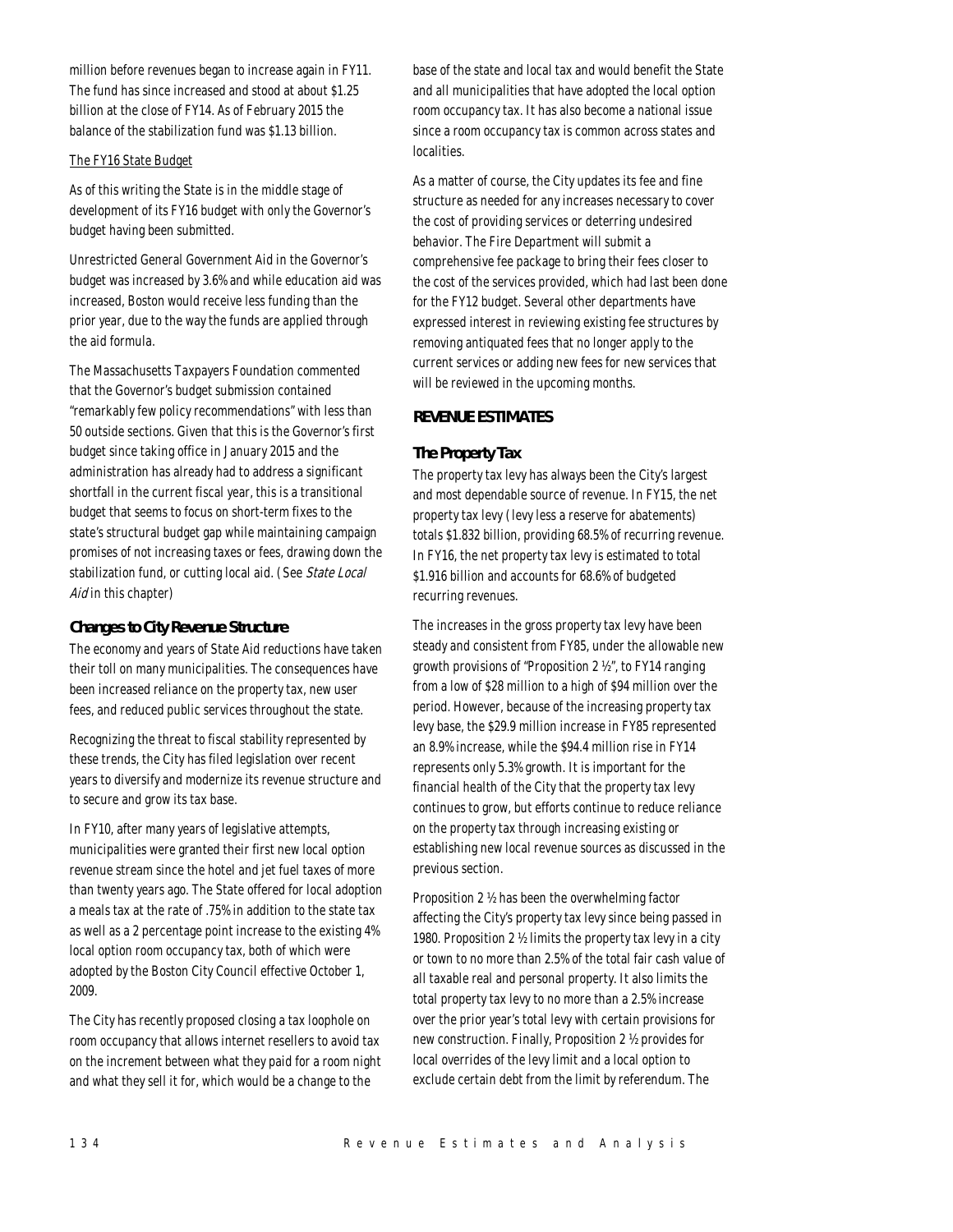City of Boston has never sought a vote to either override the levy limitations or exclude any debt from the limit. In each year since FY85, the City has increased its levy by the allowable 2.5%. These increases have grown as the levy has grown, beginning in FY85 at \$8.4 million and reaching \$46.7 million in FY16.

During these same years, the levy has also been positively impacted by taxable new value or "new growth." New growth can arise from both real and personal property. New growth is expected to be approximately \$40.0 million in FY16 – a solid level of growth and a marked improvement over FY13. FY14 new growth of \$53.1 million includes movement of two large properties from exempt to taxable and is therefore not comparable. Property tax growth from new growth has exceeded that from the allowable 2.5% increase in nineteen of the last thirty two years.

While the total tax levy has continually gone up, property values in Boston declined during the recent tough years in the residential and commercial real estate markets. FY10 and FY11 were only the first and second declines in property values recorded in the City since FY94. In the FY13 triennial revaluation as of January 1, 2012, values increased to \$92.2 billion, a \$3.7 billion or 4.2% increase. Values continued their increase into FY15, solidly increasing by \$10.9 billion or 10.9%.

The percentage of the total tax levy being borne by residential taxpayers increased from 36.2% to 39.3% between FY09 and FY15 (Figure 7). This shift is due to the larger decrease in commercial property values in the levy compared to residential property values. At its recent



Figure 7



Figure 8

lowest point, the residential levy was nearly 32% of the total levy.

Indicators of the property tax in the current economy are improving as well. Office vacancy rates, an indicator of commercial real estate value, are declining from their peak. According to the firm Colliers Meredith & Grew, the City had a vacancy rate of 10.9% as of fourth quarter 2014. The National Association of Realtors reports that in the third quarter of 2014, the median sale price of an existing home in the Boston MSA was \$399,900, an increase of 1.6% over the same quarter in 2013. This recent value is a 37.6% increase from the recent nadir in the first quarter of 2009, but still 5.0% below the peak in the second quarter of 2006.

Any significant decline in property values can present a problem for cities as dependent on the property tax as Boston. As property values decreased in the early 1990's, and the City continued each year to maximize the allowable levy increase under Proposition 2 ½, the levy rapidly approached the levy ceiling of 2.5% of total assessed value. Reaching the 2.5% ceiling would have further limited the City's capacity to increase the annual levy.

However, due to years of strong new growth increases, the City has some space between its FY15 net effective tax rate of 1.68% and the tax levy ceiling of 2.5% (Figure 8). If the real estate market were to depreciate, the City's lack of proximity to the 2.5% property tax rate threshold will insulate revenues from an immediate shock. However, if values were depressed long enough, future growth of the property tax would be impaired.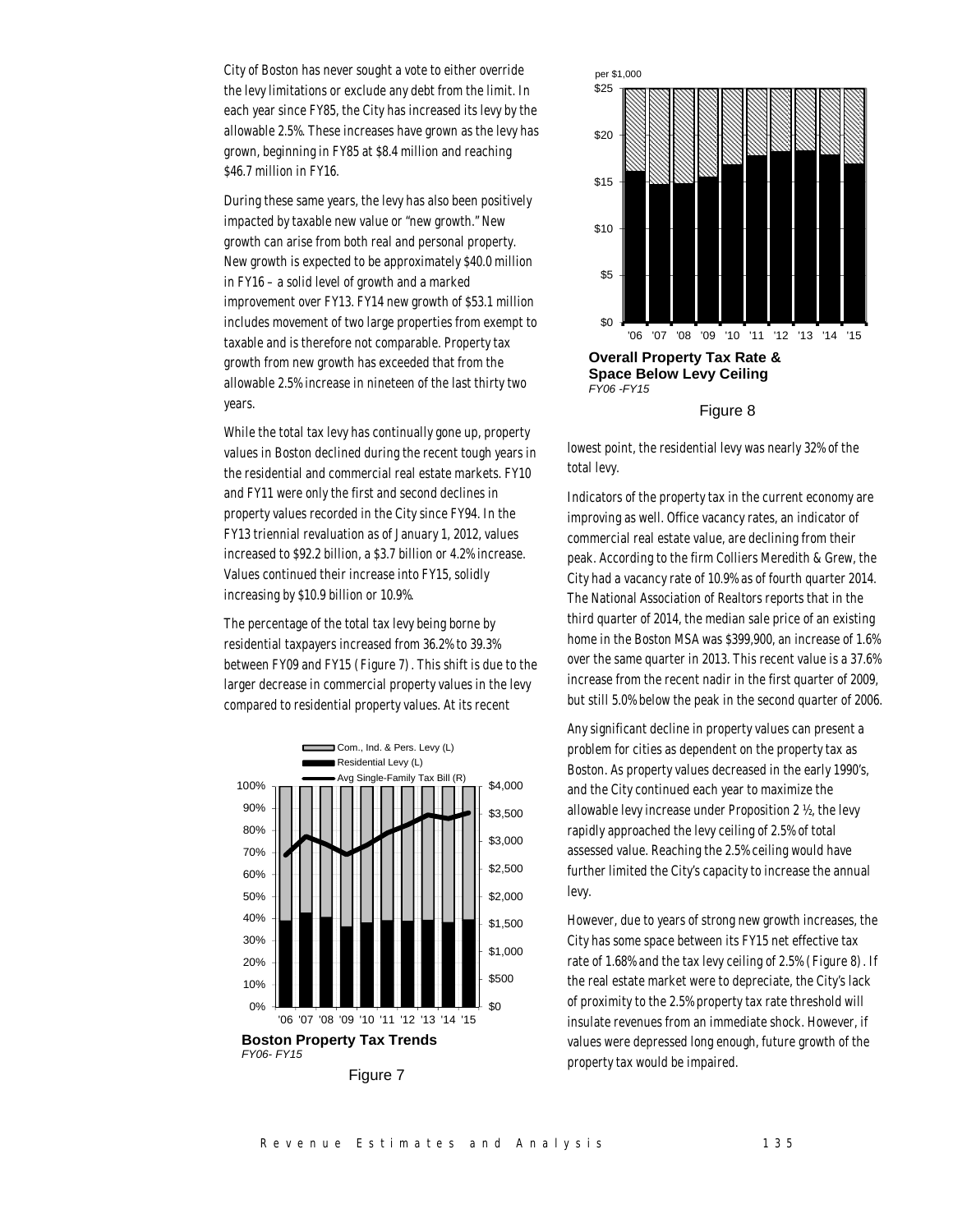## *State Aid*

State aid refers primarily to distributions from the Commonwealth to municipalities for Chapter 70 Education Aid and Unrestricted General Government Aid, along with other relatively small Commonwealth programs such as library aid and various reimbursements. State aid, as it is used here, excludes any grants to or offsets for direct expenditure by City departments. It also includes reimbursements from the Massachusetts School Building Authority (MSBA).

Since the State Budget had not been finalized the City's FY16 state aid estimate is based on the House and Senate Final Budgets, using the mid-point between the two for Charter Schools Reimbursement, which was the only State Aid account that differed, and a schedule of payments for MSBA. The City received general fund gross state aid totaling \$403.3 million in FY13 and \$422.4 million in FY14. The City expects to receive \$418.5 million in state aid in FY15 and has budgeted \$423.2 million in gross state aid in FY16.

"Municipal Charges", also known as, "State Assessments" are charged by the Commonwealth to municipalities for items such as MBTA service and Charter School tuition. State aid distributions are reduced by the amount of assessments charged to a municipality. The City paid \$172.4 million in FY13 and \$194.1 million in FY14. The City expects to pay \$216.7 million in assessments in FY15 and is budgeting \$234.9 million in FY16. The largest assessments are those of the MBTA and charter school tuition. The latter of these will increase significantly in the near future due to recent legislation expanding the number of charter schools.

Net state aid, which is gross state aid revenue minus state assessments, has been trending down steeply since FY02. The rapid annual increases in the charter school tuition, combined with reductions in education and general government aid, continue to contribute to this trend (Figure 9). With a decrease in net state aid for FY16, Boston is \$176.7 million, or 48%, below its FY08 level of net state aid of \$365.1 million. This loss of resources has put



#### Figure 9

extraordinary pressure on the property tax and other local revenue sources as well as levels of expenditures. To mitigate some of this loss, the state expanded local option taxing authority and created savings opportunities, but their combined value does not offset the aggregate losses in net state aid.

Net state aid amounted to \$230.9 million in FY13 and \$228.3 million in FY14. FY15 budgeted net state aid totals \$201.8 million and the FY16 Budget assumes a reduction to \$188.3 million.

## Education Aid

In 1993, the Commonwealth began an effort to increase and equalize funding for local education. The Chapter 70 formula borne from that effort establishes a foundation budget, or a minimum level of education spending in each school district, which the state and district then share the cost of funding. The City received Chapter 70 education aid totaling \$207.9 million in FY13 and \$209.4 million in FY14. The City expects to receive \$210.9 million from the state in FY15 and \$212.3 million in FY16.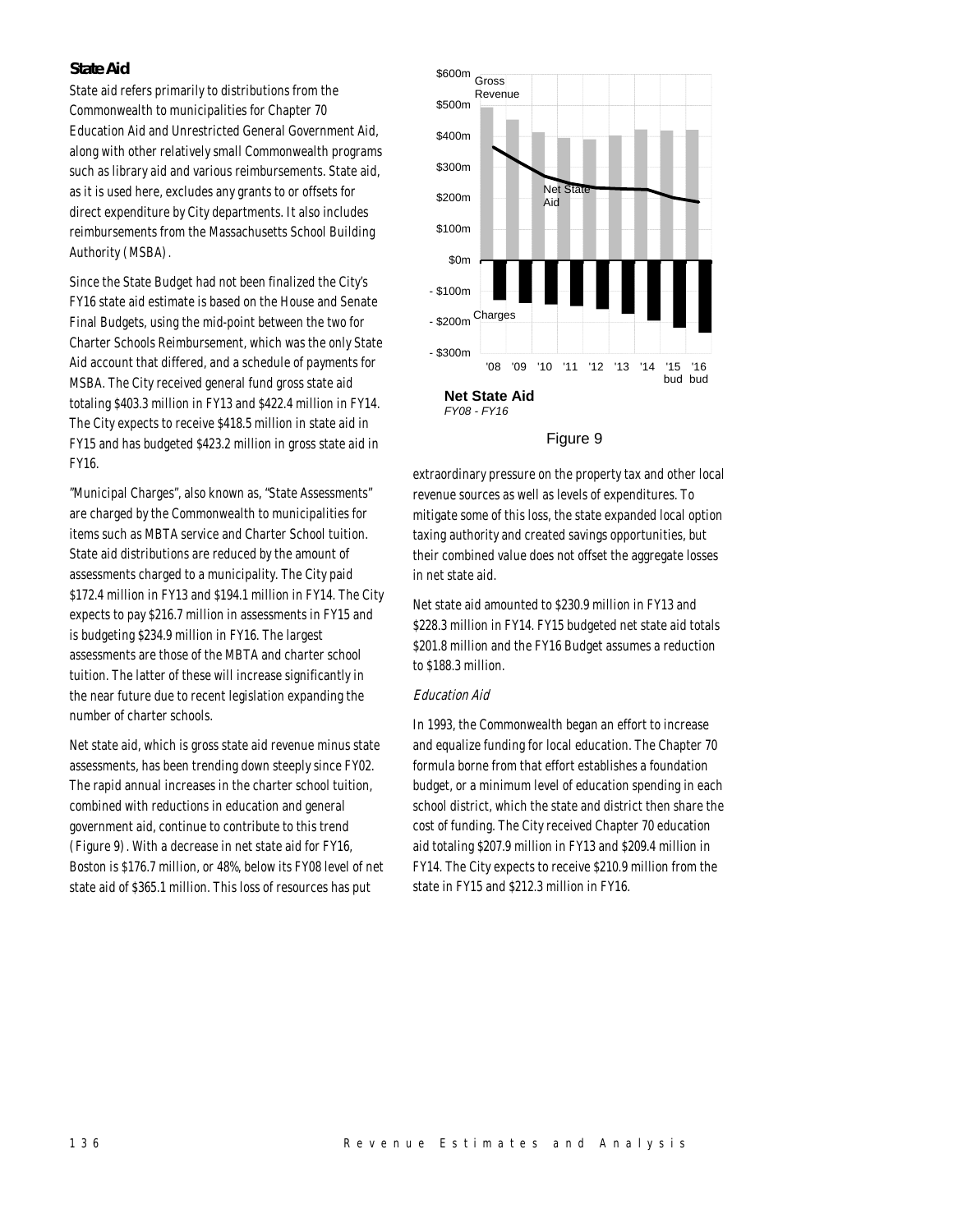Another key component of the Commonwealth's education reform effort is charter schools. Charter schools, which are granted charters by the State Board of Education, are publicly funded schools administered independently from local school committee and teacher union rules and regulations. Charter Schools are financed by the home districts of their students through a per pupil based charge. (See Innovations in Education chapter of this volume for more detail on charter schools.)

The net cost of charter schools to the City has been increasing rapidly: in FY13 the cost was \$69.8 million and in FY14, \$75.2 million. In FY15 the City has budgeted a \$104.8 million net impact, and in FY16, \$123.0 million (Figure 10).

#### Unrestricted General Government Aid (UGGA)

For the FY10 budget and going forward, the Governor and the Legislature combined general government aid from Additional Assistance and Lottery into one account - UGGA. Revenue derived from the State's lottery now accounts for nearly all funds dispersed through UGGA. The current distribution of UGGA is a weighted average of both Lottery and Additional Assistance distributions of the past.

For Boston, the combined accounts totaled \$160.2 million in FY13 and \$164.0 million in FY14. In FY15, the City will receive \$168.6 million and has budgeted for an increase to \$174.7 million for FY16.

#### *Local Receipts*

The City annually collects a significant amount of recurring revenues other than Property Tax or State Aid.





*FY07 - FY16 (adj. for actual base hotel collections) FY12 forward includes all hotel tax*

#### Figure 11

In sum, the City collected \$457.7 million in FY13 and \$487.0 million in FY14 from these sources. The City expects to exceed the mid-year budget estimate of \$445.2 million in FY15 and collect \$477.8 million in FY16 (Figure 11).

Revenue from excise taxes, payments-in-lieu-of-taxes, licenses and permits, fees and fines, investment income and available funds are part of this local receipts group (Figure 12). Forecasts of these revenue types are done by detailed econometric modeling or trending historical collections, depending on the specific revenue source and the availability of other data.

## Excise Taxes

The Commonwealth imposes an excise in-lieu of property tax on motor vehicles, the proceeds of which are received by the municipality where the vehicle is principally kept. The excise is a uniform rate of \$25 per \$1,000 of vehicle valuation. Valuations are determined by a statutorilydefined depreciation schedule based on the manufacturer's list price and the year of manufacture.

Motor vehicle excise revenue totaled \$47.1 million in FY13 and \$53.0 million in FY14. The City expects motor vehicle excise revenue to exceed the \$41.8 million budgeted in FY15 and rise to \$48.7 million in FY16. Since the excise tax lags the sale of the vehicle, this revenue estimate is generated based on state projections of current year tax collections on motor vehicle sales in the Commonwealth.

The Commonwealth granted municipalities a new local option tax on restaurant meals beginning October 1, 2009. The City adopted this tax and received \$22.9 million for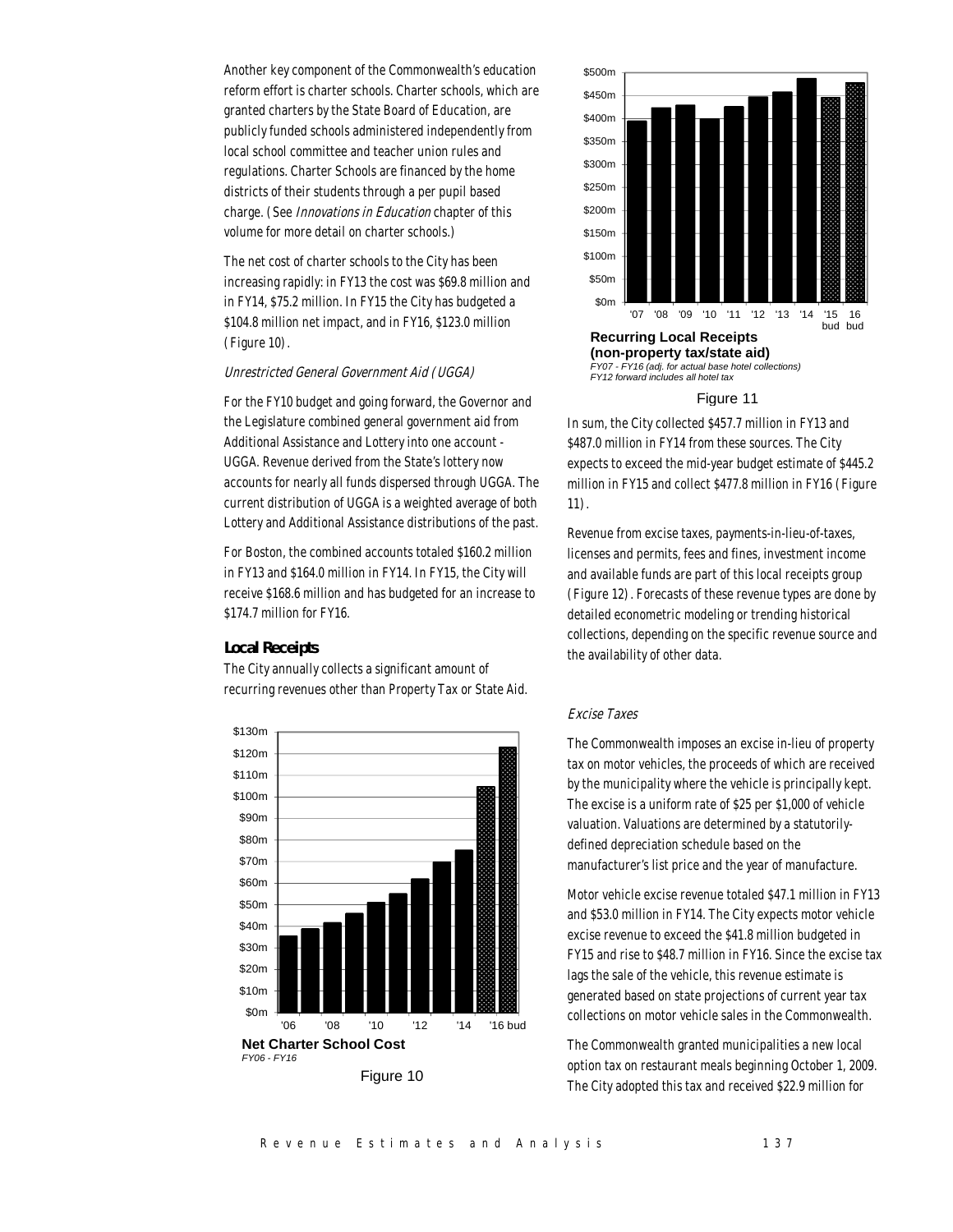

#### Figure 12

FY13. In FY14, the City collected \$24.4 million. In FY15, the City expects to meet the budgeted \$23.0 million and the FY16 budget assumes an increase to \$25.5 million. This revenue is estimated using the income of area residents, employment numbers for local restaurants, expected local room occupancy excise revenues (a driver of restaurant meals), and historical trends.

The local room occupancy excise amounts to 6.0% of the total amount of rent for each hotel or motel room occupied. This rate was increased in the fall of 2009 from 4.0%, along with the enactment of the new meals tax. Another 5.7% excise tax is directed to the state general fund and another 2.75% fee to the state's convention center fund, for a total tax from all sources on hotel rooms in the City of 14.45%. Room occupancy excise revenue to the City totaled \$69.4 million in FY13. In FY14, the City collected \$74.4 million. The City expects to exceed the \$68.5 million budgeted in FY15 due to very strong hotel bookings. The FY16 budget estimates an increase to \$77.0 million. FY12 through FY14 collections include an amount that was directed to pay debt service on bonds related to the Boston Convention and Exhibition Center (BCEC). That practice ended in FY15.

Room occupancy excise receipts are estimated based on air travel statistics from Logan International Airport, leisure and hospitality employment numbers, and the consumer price index for recreation for Boston.

The vehicle rental surcharge is a revenue-sharing arrangement with the Commonwealth. Under this arrangement, all vehicle rental contracts originating in the City are subject to a \$10 surcharge. The City receives \$1 of this surcharge. Prior to FY13 this revenue source was pledged directly to BCEC special obligation debt and was not budgeted in the general fund. This revenue is now

available for general fund use and is estimated at \$1.0 million for FY15 and \$1.3 million for FY16.

The excise on the sale of jet fuel is 5% of the average sales price of the previous quarter, but not less than five cents per gallon. Increases in fuel prices lead to increased jet fuel excise revenue. Recent jet fuel prices have decreased sharply from their peak in FY12, but are showing signs of recovery. Jet fuel excise revenue totaled \$36.6 million in FY13 and \$37.1 million in FY14. The City expects this revenue source to meet the \$32.0 million budgeted in FY15 and to decrease to \$27.0 million in FY16. Estimates incorporate fuel price forecasts from the Energy Information Administration (EIA) and air traffic volume from Logan International Airport.

#### Parking Fines

In FY13, the City issued over 1.3 million parking tickets and has maintained a high rate of collection on those tickets. Approximately 86% of tickets are collected in the first six-months after issuance and 91% are collected within a year. The major factors contributing to the City's successful collection rate include non-renewal of violator's registration and license by the Registry of Motor Vehicles until penalties are paid, booting and towing of vehicles, increased ability to recover fine payments from rental agencies, and systematic collection of fines for company cars and leased vehicles. The City also contracts with a third-party vendor to collect delinquent fines from out of state vehicles and other hard to reach offenders.

The City collected parking fine revenue of \$56.3 million in FY13 and \$56.6 million in FY14. Parking fine revenue is expected to reach the \$56.0 million budgeted in FY15 and increase to \$58.0 million in FY16.

Interest on Investments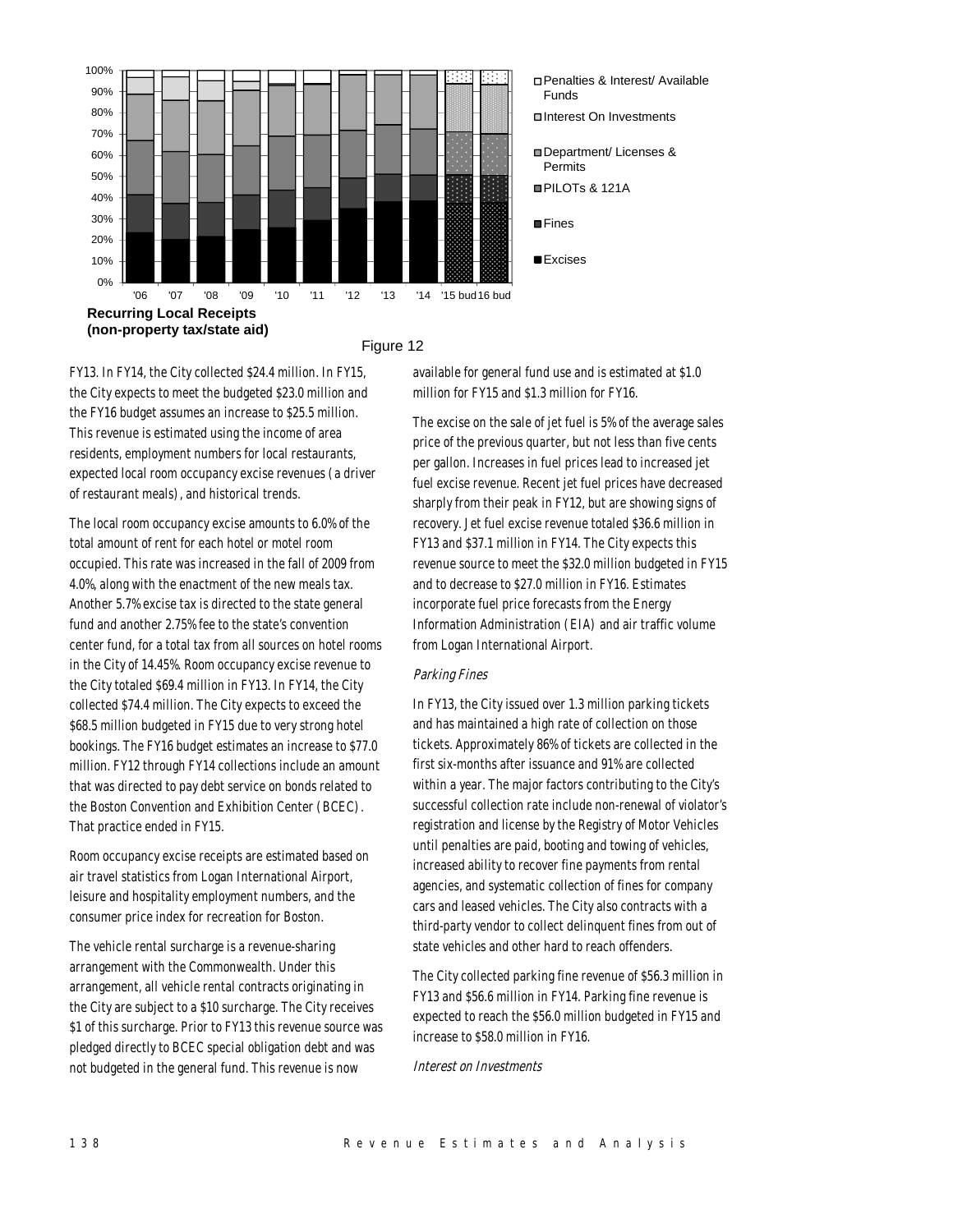In general, the City's level of investment income is a function of prevailing short-term interest rates and daily cash balances. Since June 2007, interest rates have been reduced in an effort to stimulate the economy out of recession. Given the very low interest earnings potential of recent years, the Treasury department had instead engaged in a compensating balance approach with banks, having fees paid through depositing minimum balances. Investment income totaled \$180,000 in FY13 and \$57,000 in FY14. The City projects interest income will not reach the \$150,000 budgeted in FY15, but due to rising interest rates, is projected to increase to \$500,000 in FY16.

#### Payments in Lieu of Taxes

Payments in Lieu of Taxes (PILOTs) are payments made by property tax-exempt institutions located in the City, including hospitals, universities and cultural institutions. These are voluntary contributions for municipal services such as police and fire protection, street cleaning, and snow removal.

Growth in PILOT's comes from new agreements, escalations that adjust the payments for inflation, and renegotiation or expansion of current agreements. The Massachusetts Port Authority (MassPort) currently provides nearly half of the PILOT revenue the City receives annually.

In April 2010, a Mayoral appointed task force released a report suggesting more standardization of PILOT agreements. Specifically, each agreement should represent, in cash or in-kind, 25% of the amount of tax that would be due if properties were not tax exempt. This type of change would generate more revenue than what is currently collected while providing some equity across paying institutions. New agreements under this framework were adopted in FY12 and that year includes the first installment of a five-year phase-in period to the new amounts. Revenue estimates for FY16 assume the final year of that period.

Payments in lieu of taxes totaled \$42.6 million in FY13 and \$43.4 million in FY14. The City expects this revenue source to meet the \$43.3 million budgeted for FY15 and estimates \$44.1 million in FY16.

## Urban Redevelopment Chapter 121A

Massachusetts General Law (MGL), Chapter 121A allows local governments to suspend the imposition of property taxes at their normal rates in order to encourage

redevelopment. Chapter 121A revenues are based on two separate sections of the law as described below.

The Urban Redevelopment Corporation excise (Chapter 121A, section 10) is collected in-lieu-of-corporate income tax for which the Commonwealth acts as the collector and distributes the proceeds to municipalities. In most cases, the formula for the 121A, section 10 excise in-lieu-of-tax is \$10 per \$1,000 of the current cash value of property plus 5% of gross income. In FY13 and FY14, the City received Chapter 121A, section 10 distributions of \$35.2 million and \$31.6 million, respectively. In FY15, Chapter 121A section 10 revenues are budgeted at \$26.5 million and \$27.5 million for FY16. The decrease in this line is a result of the expiration of several large Chapter 121A section 10 agreements and the properties transitioning back to regular property taxes.

In addition to the Section 10 payments collected by the Commonwealth described above, most 121A corporations have individual agreements with the City that result in additional payments made directly to the City. These "Section 6A" agreements are complex, with actual amounts owed dependent on a formula that varies widely. The City collected Section 6A payments of \$25.8 million in FY13 and \$27.7 million in FY14. The City expects Section 6A collections to reach the FY15 budget of \$19.0 million and increase to \$19.7 million in FY16.

#### Miscellaneous Department Revenue

This category contains several large accounts and many more small accounts. The largest revenue source in this category is Municipal Medicaid reimbursements for school health services. This federal reimbursement, administered by the State, began in FY94. The City received \$7.4 million in FY13 and \$6.2 million in FY14. Municipal Medicaid reimbursement is expected to reach the midyear annual budget estimate of \$6.0 million in FY15 and increase to \$6.5 million in FY16.

Other Miscellaneous Department Revenue, consists of miscellaneous fees for services, rents, and reimbursements, is budgeted at \$15.3 million and \$15.2 million in FY15 and FY16, respectively.

This category of revenues is estimated largely by historical trend.

#### Licenses and Permits

This category is dominated by building permit revenue, from which the City received \$29.3 million and \$40.1 million in FY13 and FY14 respectively. Building permit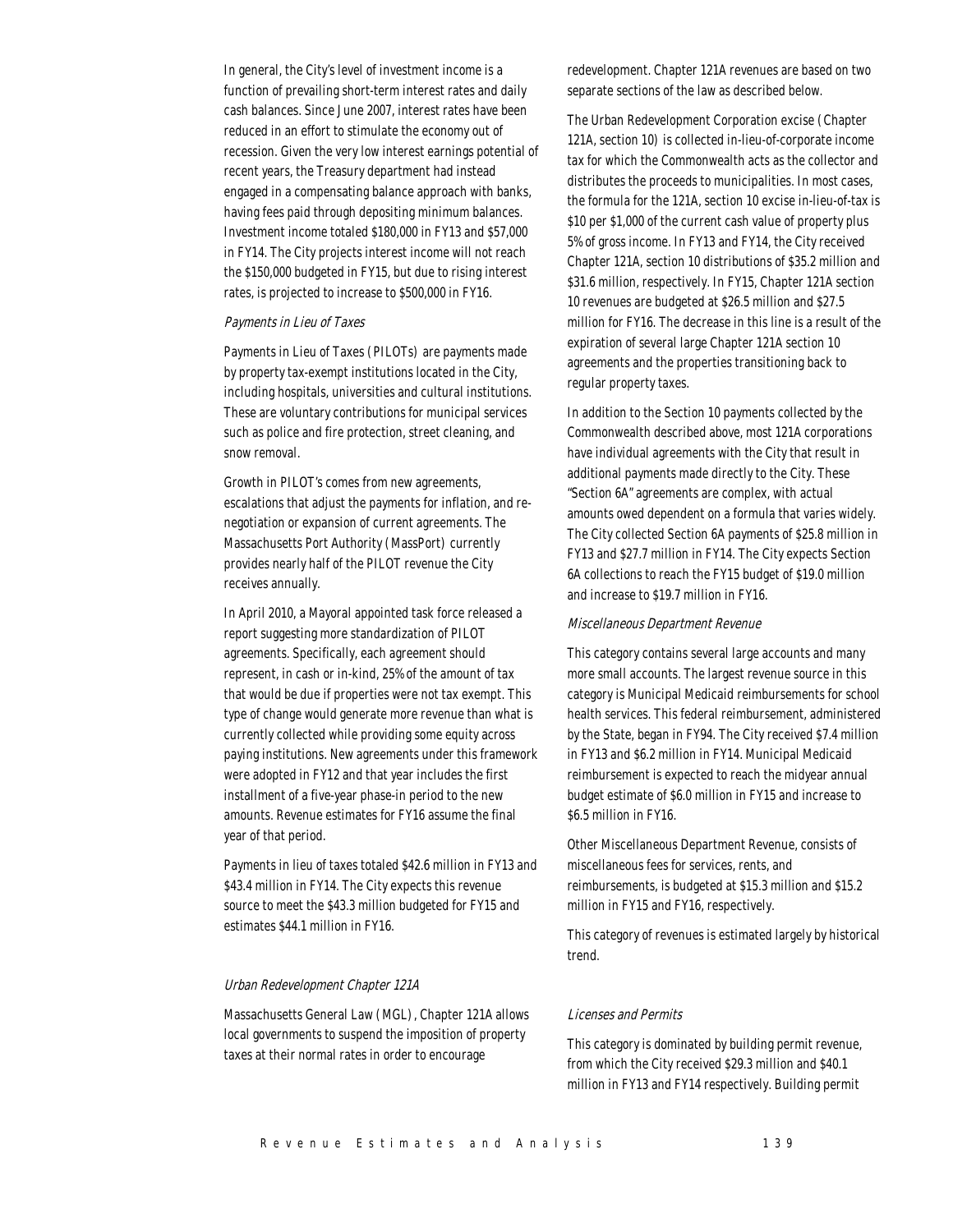revenue is expected to exceed the \$28.0 million budgeted in FY15, and is projected to increase to \$33.0 million in FY16. This estimate is forecast based on the Wilshire US Real Estate Investment Trust Total Market Index, the commercial paper issued to support commercial construction, as well as trending of recent collections.

The next largest license and permit revenue is the cable television license fee from which the City received \$4.6 million in FY13 and \$6.5 million in FY14. The City has budgeted \$6.0 million in FY15 and \$6.5 million in FY16.

Alcoholic beverage licensing is the only other revenue source in this category that regularly exceeds \$3 million in annual revenue. Alcoholic beverage licenses are budgeted at \$3.4 million in FY15 and \$3.8 million FY16.

## Penalties and Interest

Taxpayers are assessed both a penalty and interest for late payments of property tax bills, motor vehicle excise bills and other payments. The City collected \$9.3 million in such penalties and interest in FY13 and \$10.4 million in FY14. Actual penalty and interest collections for FY15 will meet the current midyear budget estimate of \$8.4 million and are projected to be \$9.9 million in FY16.

## Available Funds

Most of the City's general fund budget is supported by the revenues that are estimated to come in during the course of the fiscal year, including property tax, excises, state aid, and the various other categories of revenues described above. Available funds are linked to a separate category of expenditure appropriation - those supported by immediately available fund transfers.

The only two significant available funds that the City generally budgets each year are parking meter revenues to support the Transportation Department, and cemetery trust monies which are used to support the City's maintenance of its public cemeteries. Both special funds have fees collected during the course of the year. By transferring out less than what is collected over the years, the City has built up the balances in these funds. Trust fund balances, such as the cemetery trust, also benefit from the opportunity to invest in securities offering a higher return than short-term fixed-income investments.

The City did not transfer any funds in FY13 or FY14. The City expects to transfer \$19.0 million from the parking meter fund to the general fund in FY15 and \$20.5 million in FY16. The City also plans to transfer \$772,000 from the cemetery trust fund to the General Fund in FY15 and \$950,000 in FY16.

(See Financial Management section of Volume I for detail)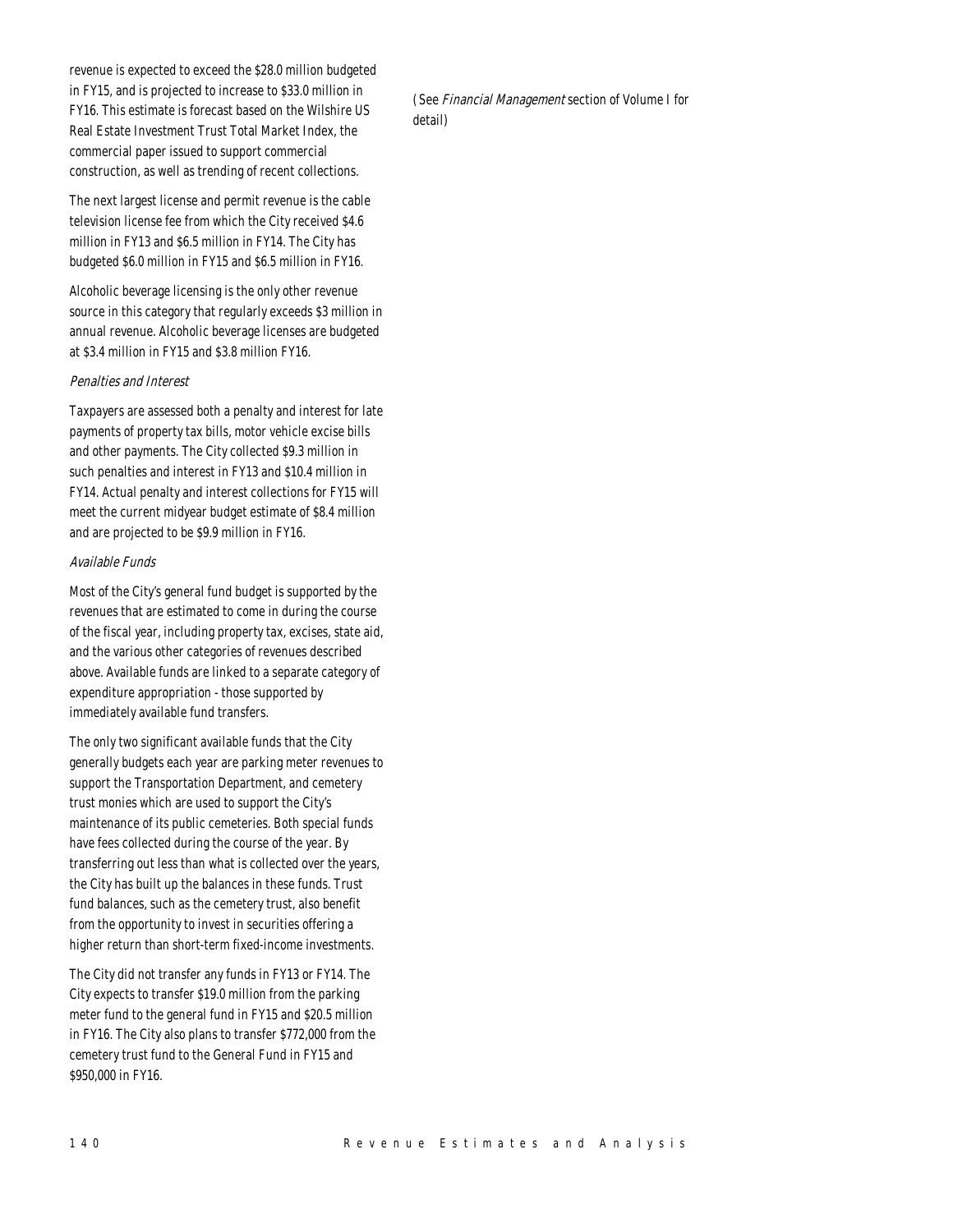## *Non-Recurring Revenue*

Surplus Property

The surplus property disposition fund contains the proceeds from the sale of various City land or buildings. The use of these funds is usually restricted to one-time expenditures. No funds are included in the FY16 Budget from this revenue source.

## Budgetary Fund Balance

Budgetary Fund Balance can be appropriated for use during the fiscal year after certification by the DOR. Budgetary Fund Balance is more commonly referred to as "Free Cash" when used this way. This item is most simply described as the portion of available reserves, generated to a considerable degree by annual operating surpluses, which the City can responsibly appropriate for spending.

The FY14 Budget did not use any fund balance, instead using recurring revenue to support the appropriation for Other Post-employment Benefits (OPEB), the liability associated with retiree health insurance costs. The FY15 and FY16 budget assume the use of \$40.0 million to support OPEB.

(See Financial Management section of Volume I for more detail on this revenue source)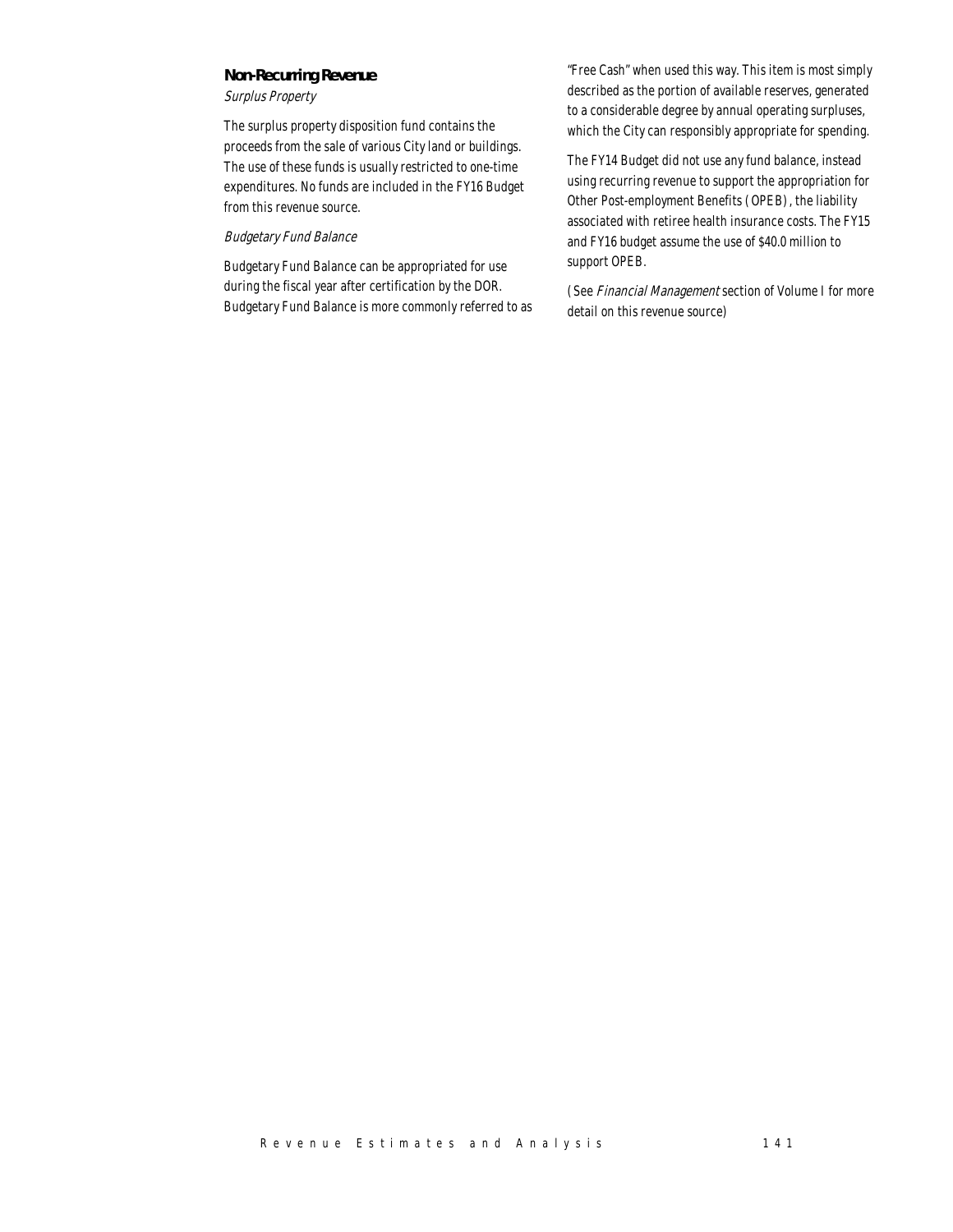## **CITY OF BOSTON REVENUE SUMMARY**

|                |                                                                    |                 | <b>FY13</b><br>Actual  | <b>FY14</b><br>Actual | <b>FY15</b><br><b>Budget</b> | <b>FY16</b><br><b>Budget</b> |
|----------------|--------------------------------------------------------------------|-----------------|------------------------|-----------------------|------------------------------|------------------------------|
|                |                                                                    |                 |                        |                       |                              |                              |
|                | <b>PROPERTY TAX LEVY</b>                                           |                 | 1,684,421,864          | 1,779,782,760         | 1,867,767,429                | 1,954,656,077                |
|                | <b>OVERLAY RESERVE</b>                                             |                 | (41, 055, 345)         | (34, 878, 456)        | (35,866,506)                 | (38, 326, 590)               |
|                |                                                                    | Subtotal        | 1,643,366,519          | 1,744,904,304         | 1,831,900,923                | 1,916,329,487                |
|                | <b>EXCISES</b>                                                     |                 |                        |                       |                              |                              |
|                | Motor Vehicle Excise                                               |                 | 47,104,610             | 52,972,140            | 41,789,046                   | 48,602,216                   |
| 40601          | Meals Excise                                                       |                 | 22,891,632             | 24,368,467            | 23,000,000                   | 25,500,000                   |
| 40129          | Room Occupancy Excise                                              |                 | 66,068,006             | 71,129,242            | 68,500,000                   | 77,000,000                   |
| 40130          | Jet Fuel Excise                                                    |                 | 36,625,286             | 37,116,703            | 32,000,000                   | 27,000,000                   |
| 41113          | Vehicle Rental Surcharge                                           |                 | 1,370,376              | 1,141,665             | 1,000,000                    | 1,250,000                    |
| 40140          | <b>Condominium Conversion Excise</b>                               |                 | 256,000                | 440,000               | 325,000                      | 475,000                      |
|                | <b>Boat Excise</b>                                                 |                 | 64,049                 | 59,987                | 60,000                       | 65,000                       |
|                |                                                                    | <b>Subtotal</b> | 174,379,959            | 187,228,205           | 166,674,046                  | 179,892,216                  |
|                | <b>FINES</b>                                                       |                 |                        |                       |                              |                              |
|                | <b>Parking Fines</b>                                               |                 | 56,350,354             | 56,554,632            | 56,000,000                   | 58,000,000                   |
| 45104          | Code Enforcement - Trash                                           |                 | 785,108                | 696,286               | 600,000                      | 700,000                      |
|                | <b>Other Fines</b>                                                 |                 | 2,631,454              | 2,623,094             | 2,645,000                    | 2,660,000                    |
|                |                                                                    | Subtotal        | 59,766,917             | 59,874,011            | 59,245,000                   | 61,360,000                   |
| 47151          | <b>INTEREST ON INVESTMENTS</b>                                     |                 | 178,581                | 56,659                | 150,000                      | 500,000                      |
| 40167          | <b>PILOTS</b>                                                      |                 | 24, 195, 785           | 24,868,762            | 24,500,000                   | 25,000,000                   |
| 40168          | Other Payments In Lieu of Taxes                                    |                 | 392,350                | 452,161               | 400,000                      | 500,000                      |
| 40169          | Massport                                                           |                 | 17,990,365             | 18,092,412            | 18,440,124                   | 18,611,795                   |
|                |                                                                    | Subtotal        | 42,578,500             | 43,413,336            | 43,340,124                   | 44, 111, 795                 |
|                | <b>URBAN REDEVELOPMENT CHAPTER 121</b>                             |                 |                        |                       |                              |                              |
| 40230          | Urban Redev. Chap. 121B Sec. 16                                    |                 | 2,994,095              | 2,747,258             | 2,100,000                    | 2,800,000                    |
| 40231          | Urban Redev. Chap. 121A Sec. 6A                                    |                 | 25,799,019             | 27,675,984            | 19,000,000                   | 19,750,000                   |
| 41013          | Urban Redev. Chap. 121A Sec. 10                                    |                 | 35,200,505             | 31,634,327            | 26,500,000                   | 27,500,000                   |
|                |                                                                    | Subtotal        | 63,993,619             | 62,057,570            | 47,600,000                   | 50,050,000                   |
|                | <b>MISC. DEPARTMENT REVENUE</b>                                    |                 |                        |                       |                              |                              |
| 43105          | <b>Registry Division Fees</b>                                      |                 | 1,524,065              | 1,612,967             | 1,500,000                    | 1,600,000                    |
| 43109          | Liens                                                              |                 | 671,800                | 579,950               | 585,000                      | 615,000                      |
| 43120          | <b>City Clerk Fees</b>                                             |                 | 481,468                | 648,337               | 575,000                      | 625,000                      |
| 43137          | Municipal Medicaid Reimbursement                                   |                 | 7,382,345              | 6,231,715             | 6,000,000                    | 6,500,000                    |
| 43138          | Medicare Part D Reimbursement                                      |                 | 2,697,656              | 13,311,924            | 2,750,000                    | 4,000,000                    |
| 43202          | <b>Police Services</b>                                             |                 | 526,797                | 552,820               | 550,000                      | 550,000                      |
| 43211          | <b>Fire Services</b>                                               |                 | 4,969,274              | 5,537,788             | 5,000,000                    | 5,250,000                    |
| 43301          | <b>Parking Facilities</b>                                          |                 | 1,681,357              | 1,873,214             | 1,600,000                    | 1,700,000                    |
| 43311          | PWD - Street & Sidewalk Occupancy Fees                             |                 | 4,674,937              | 4,586,032             | 4,250,000                    | 4,600,000                    |
| 43425          | <b>Street Furniture - Fixed Fees</b><br>Street Furniture - Ad Fees |                 | 1,500,000              | 1,500,000             | 1,500,000                    | 1,500,000                    |
| 43426          |                                                                    |                 | 1,108,229<br>1,496,528 | 1,453,571             | 1,100,000                    | 1,400,000                    |
| 44002<br>47119 | Tuition & Transportation - Schools<br>Affirmative Recovery         |                 | 807,124                | 1,552,021<br>596,432  | 1,475,000<br>525,000         | 1,550,000<br>575,000         |
| 47130          | <b>Fringe Retirement</b>                                           |                 | 5,553,364              | 5,370,715             | 5,200,000                    | 5,500,000                    |
| 47131          | Pensions & Annuities                                               |                 | 3,514,591              | 248,901               | 3,400,000                    | 3,500,000                    |
| 47132          | Indirect Costs Reimbursement                                       |                 | 26,235                 | 538,798               | 525,000                      | 525,000                      |
| 48000          | Detail Admin. Fee                                                  |                 | 2,992,948              | 2,814,154             | 2,750,000                    | 3,100,000                    |
|                | Other Misc. Department Revenue                                     |                 | 20,362,479             | 15,845,794            | 15,265,000                   | 15,200,000                   |
|                |                                                                    | Subtotal        | 61,971,199             | 64,855,133            | 54,550,000                   | 58,290,000                   |